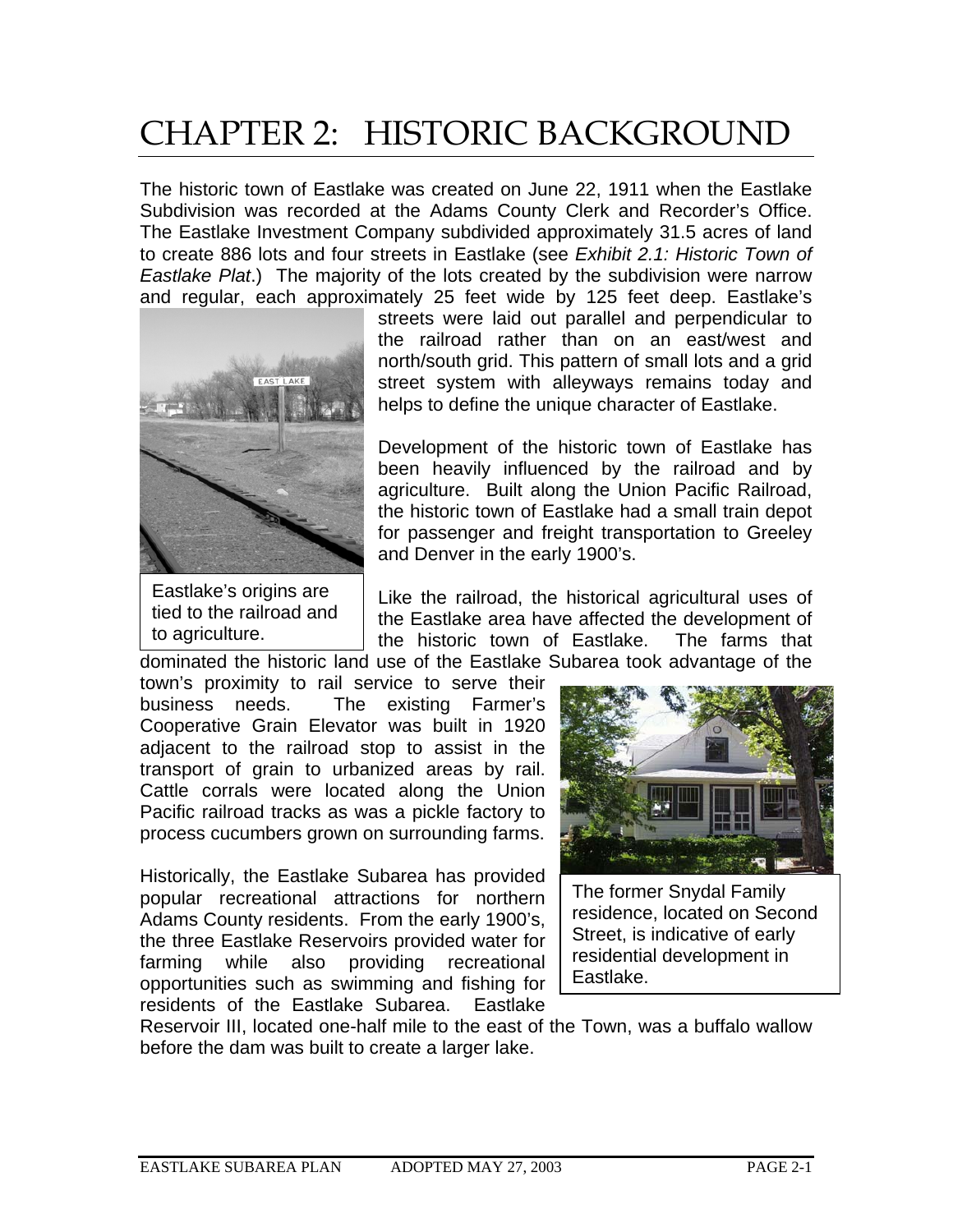#### Early Growth in Eastlake

Soon after the subdivision of Eastlake, the area's small town ambiance began to emerge via the construction of several homes, businesses and two churches. Single-family residential development spread out over the majority of the subdivision, with commercial development dominating Lake Avenue and First Street. The homes built in Eastlake during this time were one- to one-and-a-half stories in height, of frame construction and limited architectural ornamentation. Accessory structures, such as sheds and garages, were located to the rear of the property. Many of the original residential structures in Eastlake remain, providing an important contribution to the character and the housing stock of the area.

Within a few years of Eastlake's platting, "a small business district quickly developed along Lake Avenue, which was lined with sturdy frame and brick buildings," according to the "*Eastlake Neighborhood Historic Buildings Survey*." Many of these original commercial buildings still exist. All of the existing buildings on the south side of Lake Avenue between  $1<sup>st</sup>$  and  $2<sup>nd</sup>$  Street are original structures. Several of the original commercial buildings along the north



Several Eastlake buildings seen above left, including a two-story pool hall and dance hall, were destroyed by fire in 1926. The structures were later replaced by the Eastlake Post Office (seen here as a pizza parlor) and the Eastlake Frozen Food Locker.

side of Lake Avenue, including E.J. Snydal's grocery store and a two-story pool hall and dance hall were destroyed by a May 1926 fire. The Eastlake Post Office and the Eastlake Frozen Food Lockers were later built on the site of the fire. Another business within the Lake Avenue commercial district was a small hotel, built at the northeast corner of Lake Avenue and Second Street.



 $\vert$ , 2003 PAGE 2-2 Built as "Hotel Toohey" in 1916, this structure now serves as a private residence.

The Eastlake First Congregational Church was constructed at Second Street and Birch Avenue in 1915 after being founded by residents of the surrounding agricultural area. A catholic church was built in 1916 at Third Street and Lake Avenue, which was later purchased by the Masonic Temple. These two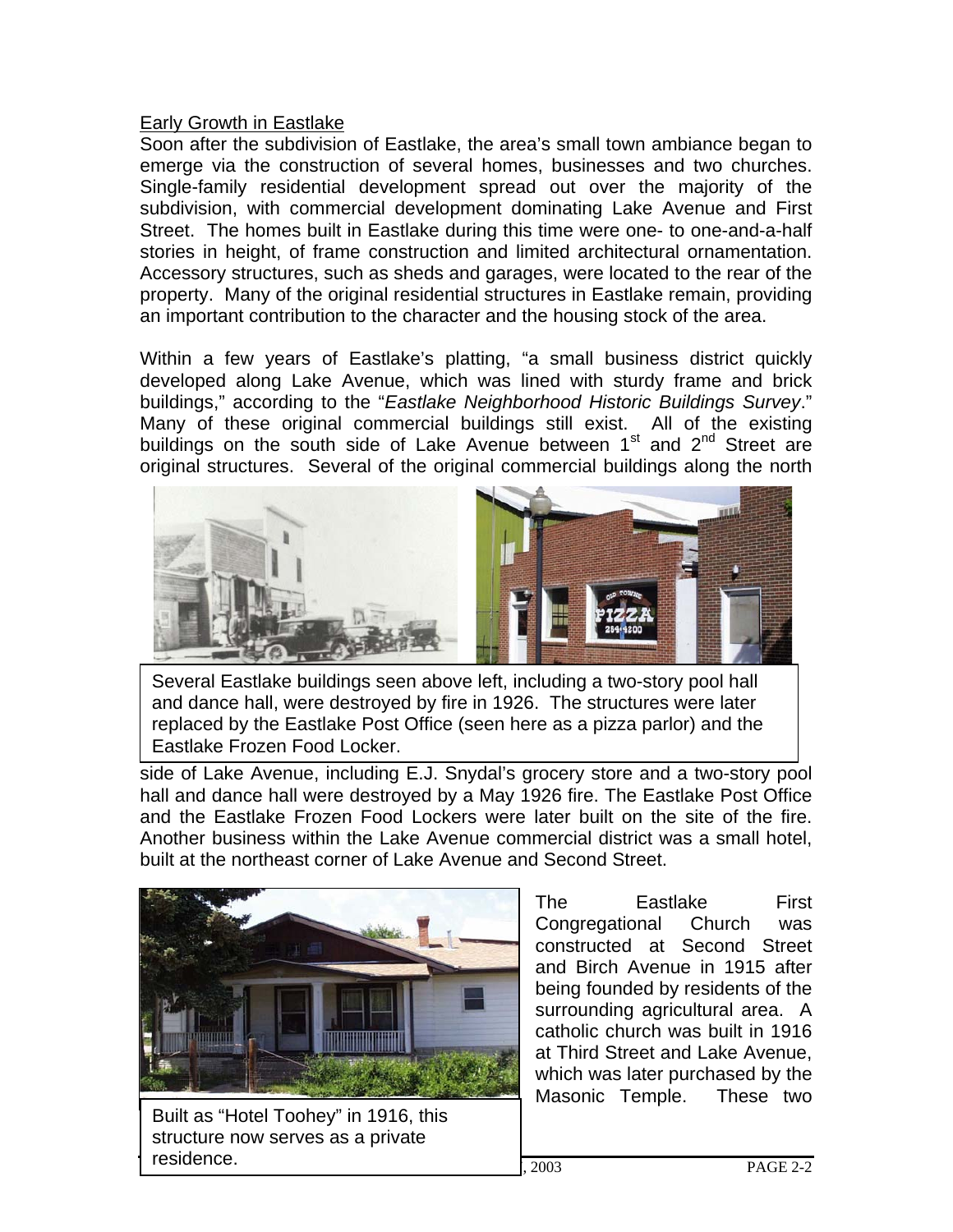institutional buildings, along with the grain elevator adjacent to the railroad tracks, are important architectural reminders of Eastlake's history.

### Annexation by the City of Thornton

After subdivision in 1911, the next major political event to affect Eastlake was annexation by the City of Thornton in 1990. The City of Thornton, incorporated in 1956 in southern Adams County, expanded northward and eventually surrounded the town of Eastlake. In the late-1980's, facing a failing septic system, the town of Eastlake was searching for a neighboring sewer service provider to assist with waste disposal. The City of Thornton and the town of Eastlake entered into an annexation agreement in 1990 to allow Eastlake to be connected to the City's sewer system, to upgrade the sewer lines and to make roadway and drainage improvements. Upon annexation of the town of Eastlake, the City of Thornton adopted the "Eastlake Master Plan" as a general guide for land use, transportation and parks and open space development. The Eastlake Master Plan sought to "encourage the preservation of Eastlake's small town atmosphere while enhancing the quality of life for its residents." The Master Plan identified long-time Eastlake community members with a strong conviction to maintain Eastlake's character, who help to maintain stability in the area. While the Eastlake Master Plan did not include any policies and recommendations directly related to historic preservation, the Master Plan laid the ground work for future planning efforts in Eastlake.

## **Historic Building Survey**

In 2000, Front Range Research Associates, Inc. undertook a survey of historic structures in the Eastlake Neighborhood on behalf of the City of Thornton's Business Development Division. The "*Eastlake Neighborhood Historic Buildings Survey*," which provides much of the background for this chapter, contains a more detailed account of Eastlake's history and highlights historically significant structures in the area. Through the survey, two buildings were identified in Eastlake that qualify for the State Historical Landmark Register: Farmer's Cooperative Grain Elevator and the Eastlake First Congregational Church. In addition to these state-eligible structures, the "*Eastlake Neighborhood Historic Buildings Survey*" identified several buildings that contribute to the local history of Eastlake, such as residential and commercial structures. (See *Exhibit 2.2: Surveyed and Significant Buildings* for a graphic depiction of the buildings surveyed.) Like the 1990 Eastlake Master Plan, the historic building survey provides valuable background information for the conservation of Eastlake's unique character.

## **Planning Lessons from Eastlake's History**

An analysis of Eastlake's history, coupled with data from the historic building survey, helps to define Eastlake's character and to create a model for future development in the area. As new challenges and opportunities are created by private development, public investment, and the passing of time, Eastlake's railroad, agricultural and small town heritage should serve as the defining feature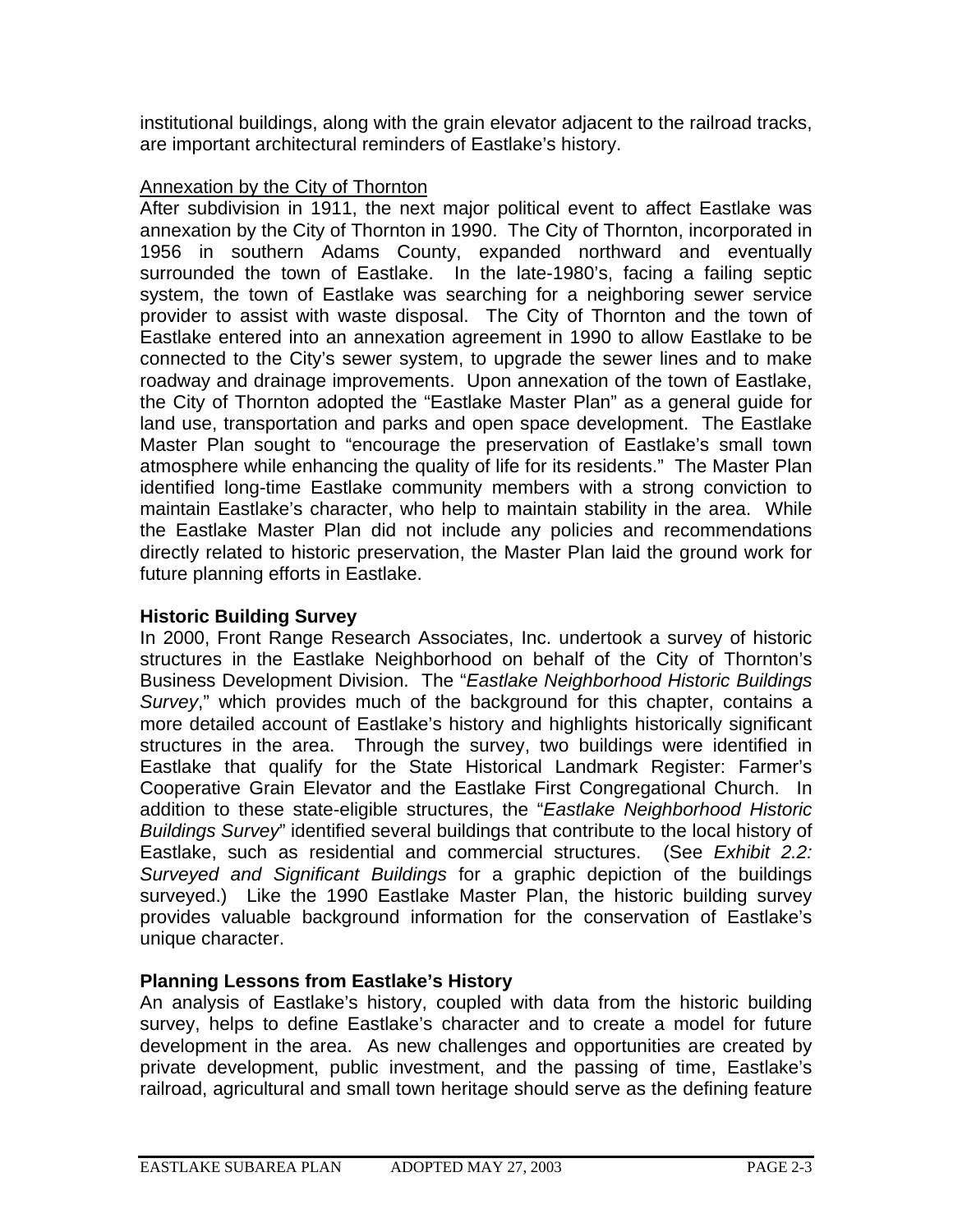of conservation and revitalization in the Subarea. As the area has a large number of infill opportunities available, both on vacant lots and on developed lots with a large portion of undeveloped land, attention to the historic character of the area as redevelopment occurs will help to ensure that Eastlake remains a unique and authentic place.

#### Eastlake Architecture

The town of Eastlake developed over time, allowing an eclectic mix of architectural styles to characterize the area. While buildings constructed more recently represent a variety of architectural styles, the more historic buildings in Eastlake represent the vernacular architecture found in many small agricultural communities in Colorado in the early 1900's. Eastlake's historic residential architecture includes homes that are one- to one-and-a-half stories in height, of frame construction, with concrete foundations. Most residential structures are of simple design, with hipped or gabled roofs and with limited architectural ornamentation. Though most historical homes had porches, many of the original porches have been altered and enclosed.

In keeping with the vernacular agricultural architectural style, historic commercial buildings in Eastlake were constructed with a brick façade, a stepped parapet, and limited architectural ornamentation. While two-story buildings existed historically in Eastlake, all commercial buildings are presently one-story. Significant architectural features used historically in Eastlake have been replicated in recently constructed buildings, such as the Giuliano Office Building completed in 2002 on First Street, south of Lake Avenue.

#### Eastlake Urban Design

The town of Eastlake plat, recorded in 1911, established the small town character of the area, which is distinct from the typical suburban development that now surrounds it. As was typical for towns established in the early  $20<sup>th</sup>$ century, Eastlake was originally subdivided into 25 by 125 ft lots served by alleys and a grid street system. This lot and street configuration created a small town which was accessible to pedestrians, to farmers, to railroad employees and to other Eastlake community members. Although many of the small lots have been consolidated over time to form larger buildable lots, the small town, pedestrianfriendly character of the area remains. Characteristics such as narrow front setbacks, front doors oriented to the street, ample landscaping, and minimized impact of auto-related uses help to maintain Eastlake's character.

Eastlake is a unique historic area within the young City of Thornton, which has limited historic resources. Although some alteration has occurred over time, the railroad, agricultural and small-town heritage of Eastlake remains important to residents, to property owners and to City officials. Eastlake's history, and its related impact on the architecture and urban design of the area, provides important background information on the area and establishes the unique Eastlake character. The remainder of the Eastlake Subarea Plan offers goals,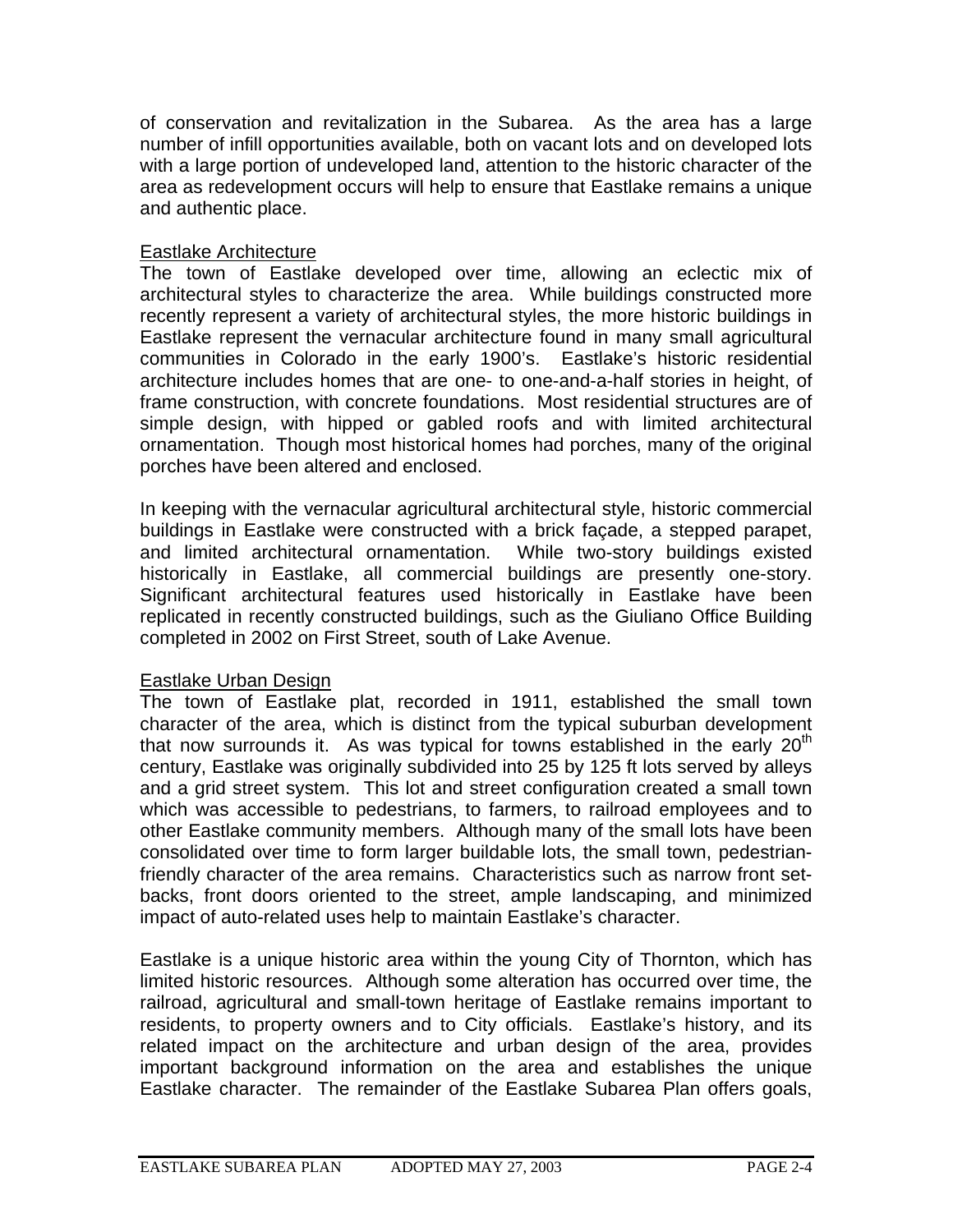policies and recommendations to help conserve the character of Eastlake as private and public investment occur in the area. Specific historic conservation and architectural and urban design recommendations intended to conserve and enhance Eastlake's character are discussed at length in Chapter 6.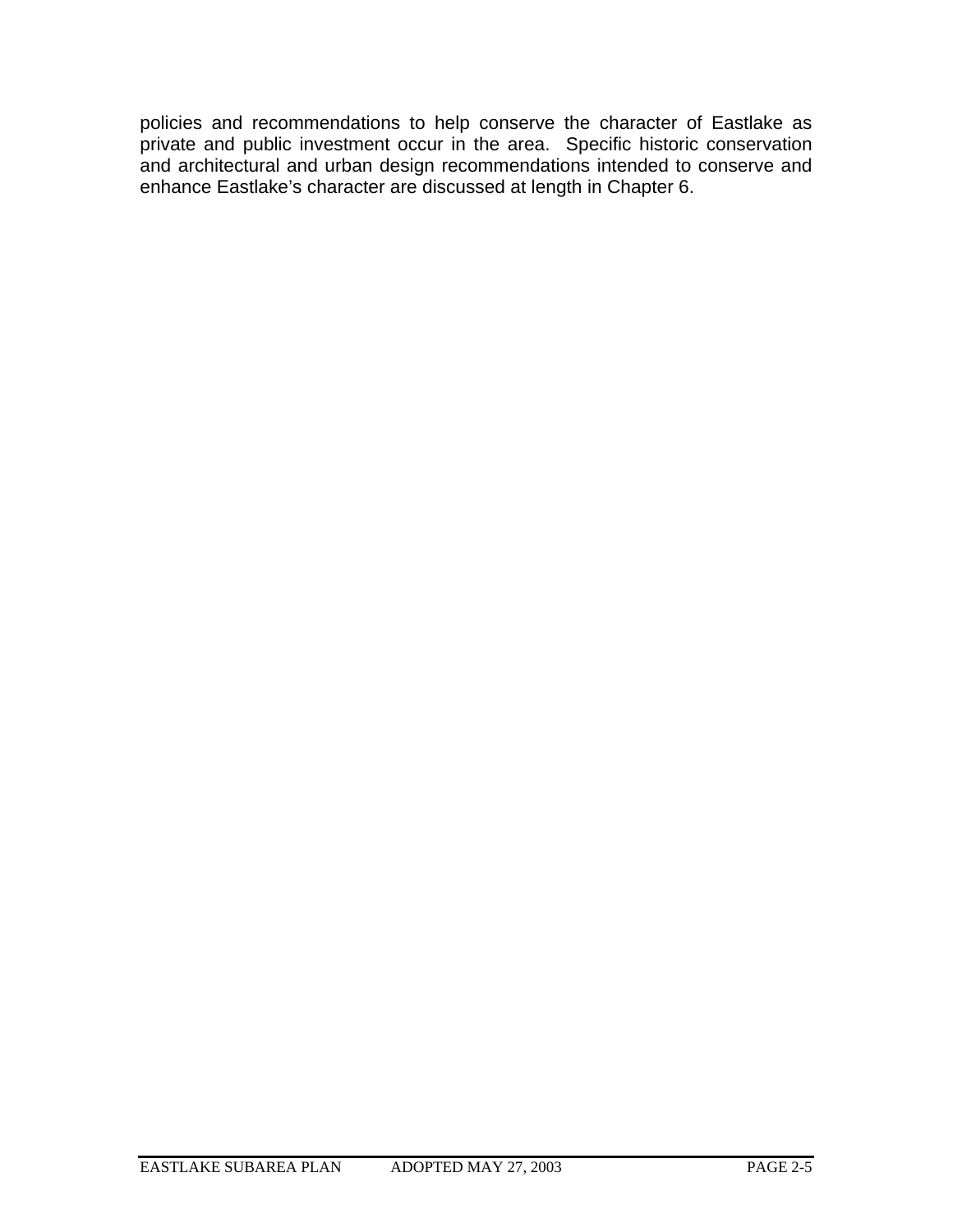

Figure 3. Plat of Eastlake, November 1911. SOURCE: Adams County Clerk and Recorder, Book 1, Page 32.

Historic Town of Eastlake Plat



City of Thornton  $\mathsf{Exhibit}\ 2.1$  Eastlake Subarea Plan 2003